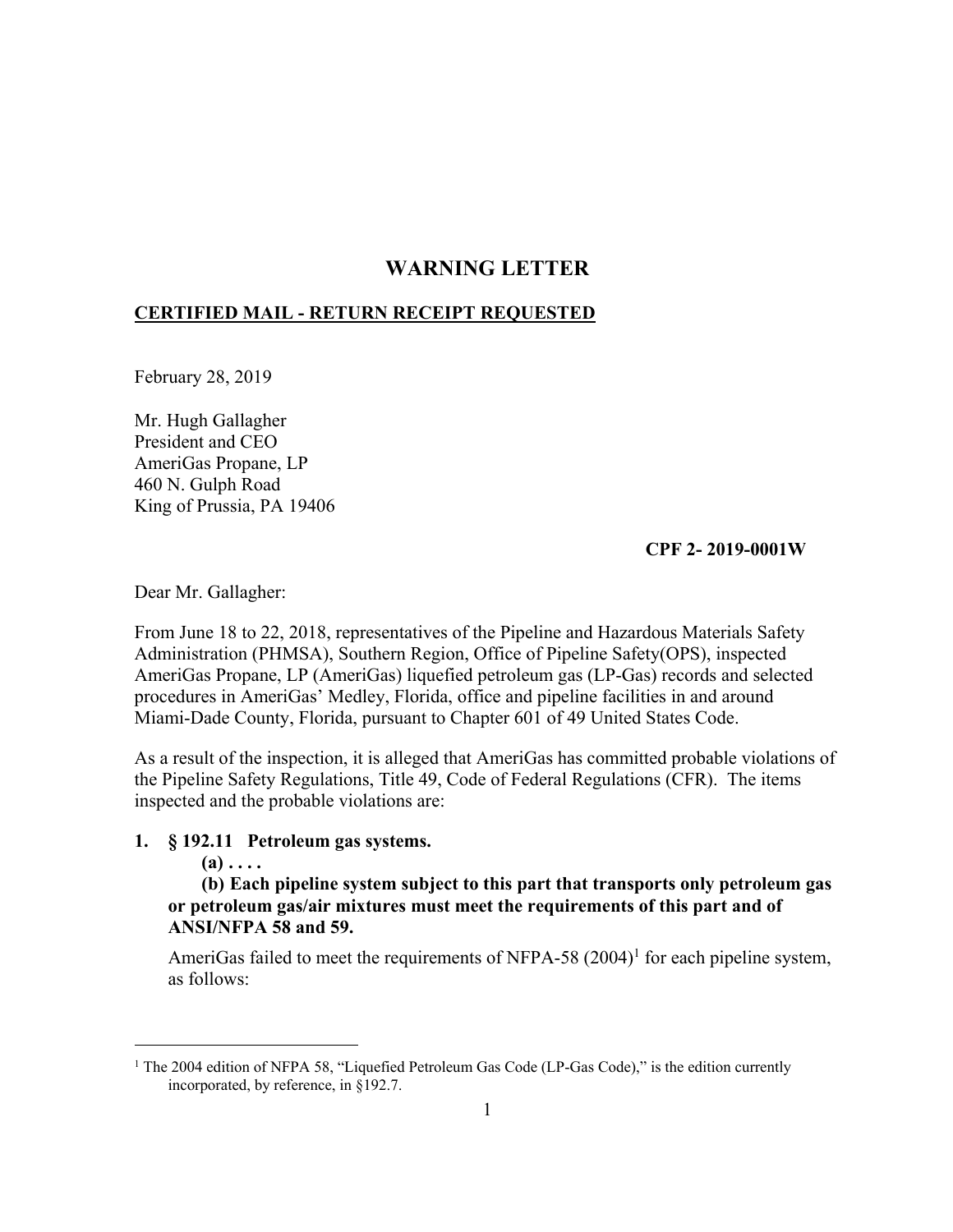### **A. NFPA 58 § 5.2.8.3**

**The markings specified for ASME containers shall be on a stainless steel metal nameplate attached to the container, located to remain visible after the container is installed.**

**(A) . . . .** 

**(B) Where the container is buried, mounded, insulated, or otherwise covered so the nameplate is obscured, the information contained on the nameplate shall be duplicated and installed on adjacent piping or on a structure in a clearly visible location.** 

**(C) . . . .**

AmeriGas failed to meet the requirements of NFPA 58  $\S$  5.2.8.3<sup>2</sup> which, amongst other things, required that nameplates attached to containers be located to remain visible after the container installation or when the nameplate was obscured because the tank was buried, mounded, insulated, or otherwise covered, that the information contained on the nameplate was duplicated and installed on adjacent piping or on a structure in a clearly visible location.<sup>3</sup>

 nameplates attached to containers or the information from the nameplates duplicated PHMSA inspectors and AmeriGas employees were unable to locate visible and installed in a clearly visible location for buried containers at Brentwood Apartments, Gables Walk Apartments, Villas of West Bird, and Virginia Point Condominiums.

## **B. NFPA 58 § 5.7.11.4**

**Connections to ASME containers installed underground shall be located within a substantial dome, housing, or manhole and shall have a cover.**

**(A) . . . .** 

 $\overline{a}$ 

**(B) Such manholes or housings shall be ventilated.** 

**(C) The area of ventilation openings shall equal or exceed the combined discharge areas of the pressure relief devices and other vent lines that discharge into the manhole or housing.** 

AmeriGas failed to meet the requirements of NFPA 58 § 5.7.11.4 (B) and (C), which, amongst other things, required that the area of ventilation openings equaled

 and construction requirements that are in place at the time of construction. PHMSA acknowledges that the NFPA 58 edition incorporated by reference at the time they were constructed. In citing § 5.2.8.3, of NFPA 58 (2004), PHMSA is citing the general requirement that the nameplate remain visible after the containers are installed – a requirement that has existed since, at least, the 1969 edition. <sup>2</sup> NFPA 58 (2004) § 5.2.8.3 is referenced here for simplicity. In general, pipeline facilities must meet the design some or all of the ASME containers referenced in this letter were installed prior to incorporation of the 2004 edition of the NFPA 58 standard, and, as such, must meet the design and construction requirements of

 installed in a clearly visible location was first introduced, in an edition incorporated into 49 C.F.R. <sup>3</sup> The exception allowing the information contained on the nameplate, of a buried tank, to be duplicated and Part 192, in the 1992 edition of NFPA 58.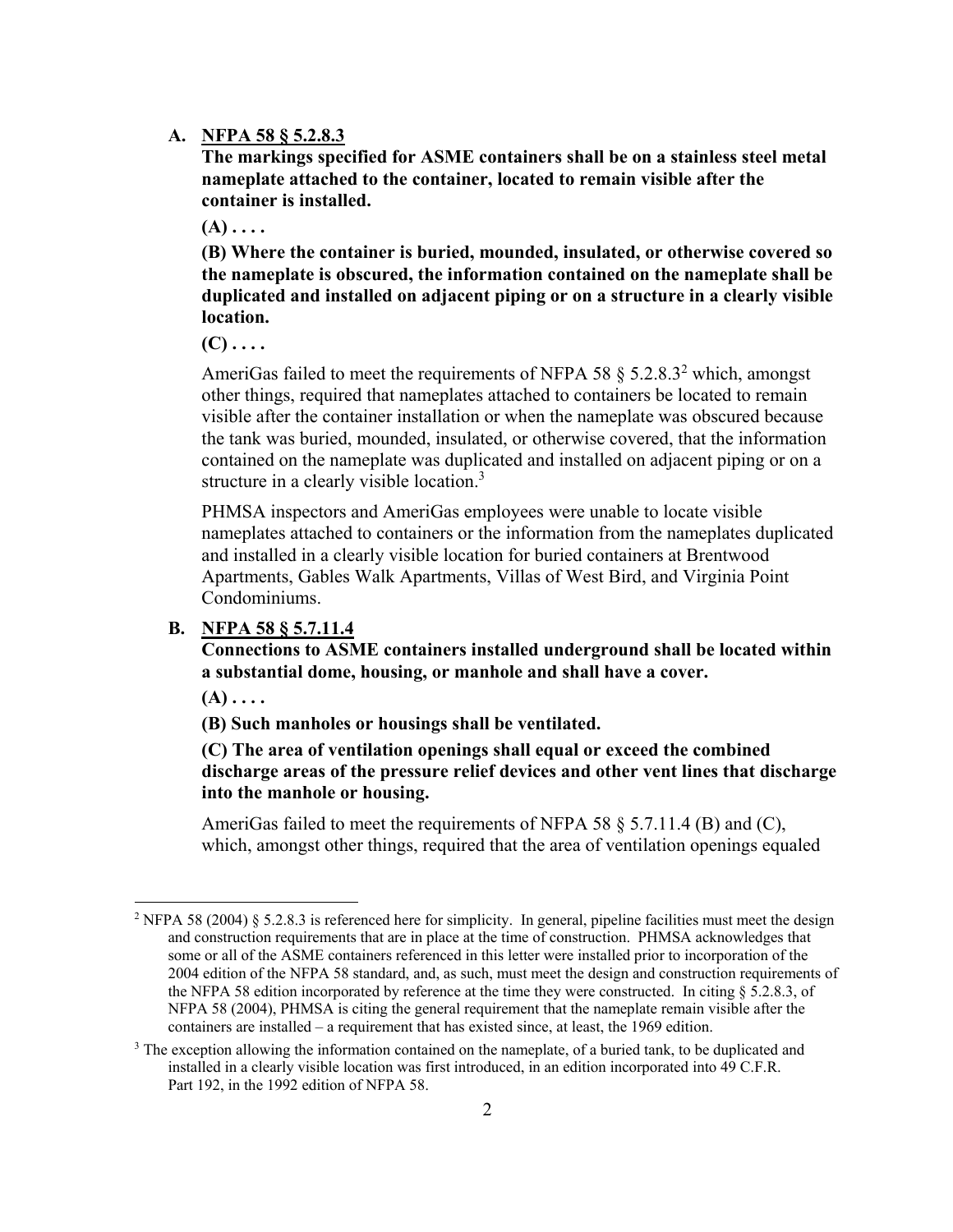or exceeded the combined discharge areas of pressure relief devices and vent lines that discharged into the manhole or housing.

PHMSA inspectors observed and documented that the area of ventilation openings for manhole covers at Virginia Point Condominiums did not exceed the combined discharge areas of the container relief and the first-stage regulators that discharged into the manhole.

**C. NFPA 58 § 6.7.2.4** 

**Rain caps or other means shall be provided to minimize the possibility of the entrance of water or other extraneous matter into the relief device or any discharge piping. Provision shall be made for drainage where the accumulation of water is anticipated.**

**NFPA 58 § 6.7.2.5 The rain cap or other protector shall be designed to remain in place, except during pressure relief device operation and shall not restrict pressure relief device flow.** 

AmeriGas failed to meet the requirements of NFPA 58 §§ 6.7.2.4 and 6.7.2.5, which required it to protect the container relief device from the entrance of water or other extraneous matter by providing a rain cap or other protector and ensuring that the rain cap or other protector remained in place.

PHMSA inspectors observed and documented container relief devices with water and/or extraneous matter in them due to AmeriGas not providing the container relief device with a rain cap or other protection or not ensuring that the rain cap or other protection remained in place as designed. Container relief devices with water and/or extraneous matter in them were identified at Key Colony Plaza, Nile Gardens Apartments, Villas of West Bird, and Virginia Point Condos.

#### **D. NFPA 58 § 6.7.4.4**

 **All regulators for outdoor installations shall be designed, installed, or protected so their operation will not be affected by the elements (freezing rain, sleet, snow, ice, mud, or debris).**

AmeriGas failed to meet the requirements of NFPA 58 § 6.7.4.4, which required it to design, install, or protect regulators for outdoor installation such that their operation not be affected by the elements.

PHMSA inspectors observed and documented regulators installed outdoors that were not designed, installed, or protected in a manner that would protect their operation from the elements. The vents of regulators installed below grade at Key Colony Plaza terminated below grade and were found buried in the soil at the time of the inspection. The vents of regulators installed below grade at Brentwood Apartments, Nile Gardens Apartments and Virginia Point Condominiums did not terminate above grade. As regulator installed in below grade domes can become submerged in water when it rains, installing vent extensions that terminate above grade protects regulator operation from the elements.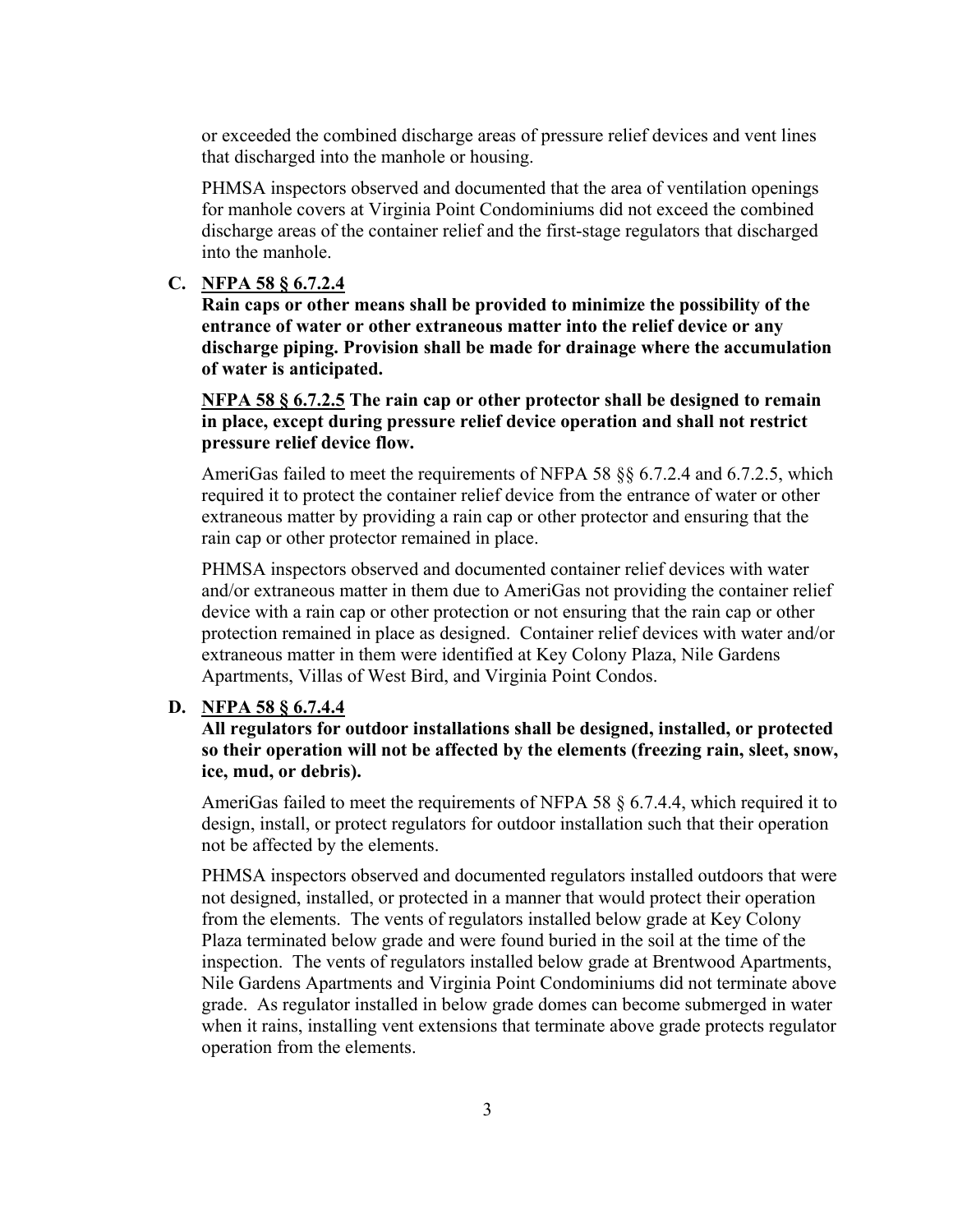## **E. NFPA 58 § 6.7.4.5**

**The point of discharge from the required pressure relief device on regulating equipment installed outside of buildings in fixed piping systems shall be located not less than 3 ft (1 m) horizontally away from any building opening below the level of such discharge, and not beneath any building unless this space is well ventilated to the outside and is not enclosed for more than 50 percent of its perimeter.**

AmeriGas failed to meet the requirements of NFPA 58  $\S$  6.7.4.5, which amongst other things required it to install the point of discharge of pressure regulating equipment installed outside of buildings not less than 3 feet horizontally away from any building opening below the level of such discharge.

PHMSA inspectors observed and documented second-stage regulators whose point of discharge was located less than 3 feet horizontally away from building openings below the level of the discharge at Brentwood Apartments (regulator serving unit 116), Nile Gardens Apartments (regulators serving meters 12 and 98), and the Villas of West Bird (regulator serving unit 18).

## **2. § 192.491 Corrosion control records.**

 $(a)$   $\dots$ 

**(c) Each operator shall maintain a record of each test, survey, or inspection required by this subpart in sufficient detail to demonstrate the adequacy of corrosion control measures or that a corrosive condition does not exist. These records must be retained for at least 5 years, except that records related to §§192.465 (a) and (e) and 192.475(b) must be retained for as long as the pipeline remains in service.**

**§192.459 External corrosion control: Examination of buried pipeline when exposed.** 

**Whenever an operator has knowledge that any portion of a buried pipeline is exposed, the exposed portion must be examined for evidence of external corrosion if the pipe is bare, or if the coating is deteriorated. If external corrosion requiring remedial action under §§192.483 through 192.489 is found, the operator shall investigate circumferentially and longitudinally beyond the exposed portion (by visual examination, indirect method, or both) to determine whether additional corrosion requiring remedial action exists in the vicinity of the exposed portion.** 

AmeriGas did not meet the regulation because it did not maintain a record of each inspection required by this subpart in sufficient detail to demonstrate the adequacy of corrosion control measures or that a corrosive condition did not exist. Specifically, AmeriGas did not document and maintain records demonstrating that it examined a buried pipeline, when it was exposed, for evidence of corrosion or coating deterioration.

A review of AmeriGas records identified two instances where AmeriGas failed to document the required examination of buried pipelines when they were exposed. The first was on or about December 1, 2014, when a portion of its pipeline at the Nile Gardens Apartments was exposed during the construction, by another operator, of a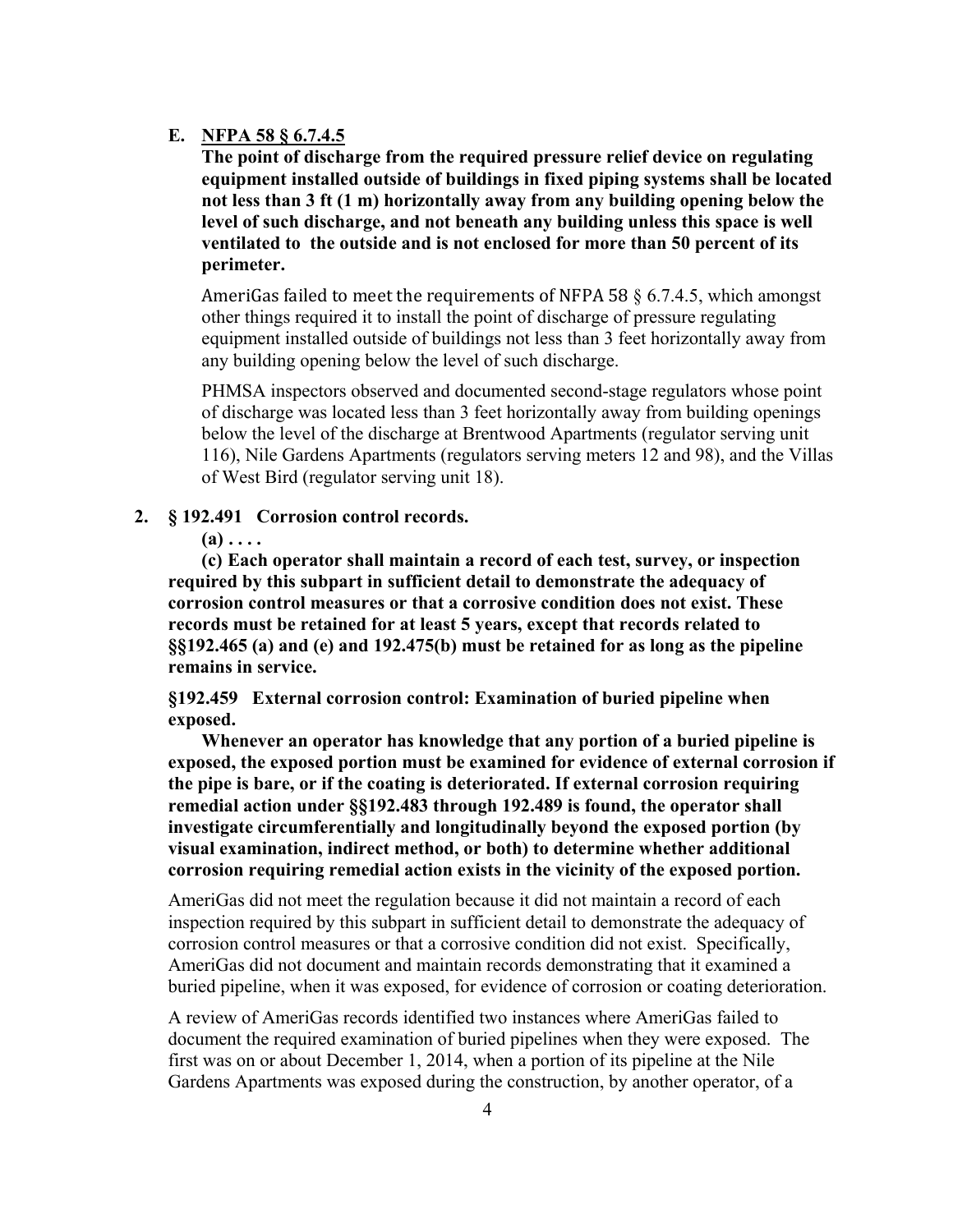natural gas pipeline. The second was on June 13, 2018, when AmeriGas installed an anode, on a main, at its Gables Walk Apartments system.

When asked for records demonstrating that the exposed portion or the buried pipelines had been examined, AmeriGas personnel indicated that they had examined the exposed portions of the pipeline, but acknowledged that they had not documented the examinations.

### **3. § 192.603 General provisions.**

 $(a) \ldots$ 

**(b) Each operator shall keep records necessary to administer the procedures established under §192.605.** 

**§ 192.605 Procedural manual for operations, maintenance, and emergencies.**

 $(a)$ ....

**(b) Maintenance and normal operations. The manual required by paragraph (a) of this section must include procedures for the following, if applicable, to provide safety during maintenance and operations.** 

 $(1)$   $\dots$ 

**(8) Periodically reviewing the work done by operator personnel to determine the effectiveness, and adequacy of the procedures used in normal operation and maintenance and modifying the procedures when deficiencies are found.**

AmeriGas failed to meet the regulation because it did not keep records necessary to administer the procedures established under § 192.605. Specifically, AmeriGas did not keep records demonstrating the implementation of procedures established under § 192.605(b)(8), that require it to periodically review the work done by operator personnel to determine the effectiveness and adequacy of the procedures used in normal operation and maintenance.

AmeriGas representatives explained to the PHMSA inspectors the various methods AmeriGas used to evaluate the effectiveness and adequacy of procedures used in normal operation and maintenance, including reviewing work done by operator personnel. The representatives also explained that while there had not been a system in place for documenting the reviews, AmeriGas was already working on revised procedures that included instructions on conducting and documenting the reviews.

### **4. § 192.721 Distribution systems: Patrolling**

 $(a) \ldots$ 

**(b) Mains in places or on structures where anticipated physical movement or external loading could cause failure or leakage must be patrolled—**

## **(1) In business districts, at intervals not exceeding 4 ½ months, but at least four times each calendar year; [...]**

AmeriGas failed to meet the regulation because it did not patrol its mains in business districts at intervals not exceeding 4½ months, but at least four times each calendar year. AmeriGas patrolling records for Key Colony Plaza showed that AmeriGas exceeded the 4½ month interval for patrols between January 7 and June 17, 2014, and again between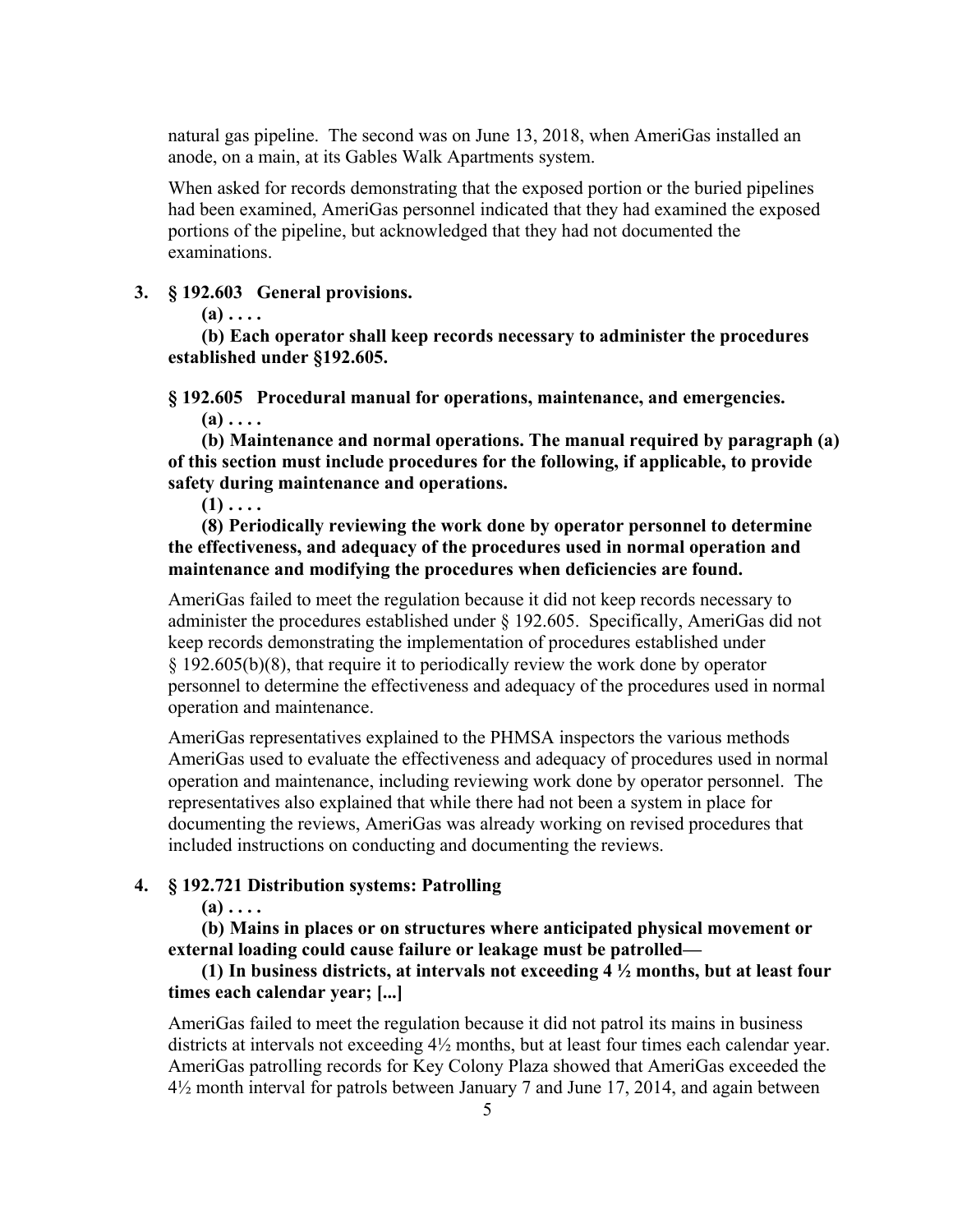October 23, 2014, and April 3, 2015, and, consequently, only documented three patrols for calendar year 2014.

#### **5. § 192.707 Line markers for mains and transmission lines.**

 $(a) \ldots$ 

**(c)** *Pipelines aboveground***. Line markers must be placed and maintained along each section of a main and transmission line that is located aboveground in an area accessible to the public.** 

AmeriGas failed to meet the regulation because it did not place and maintain line markers along each section of main located aboveground in areas accessible to the public. During the field inspection of Key Colony Plaza, the PHMSA representatives observed mains located aboveground, in areas accessible to the public, where line markers had not been placed and maintained.

**6. § 192.727 Abandonment or deactivation of facilities.** 

 $(a) \ldots$ 

**(d) Whenever service to a customer is discontinued, one of the following must be complied with:** 

**(1) The valve that is closed to prevent the flow of gas to the customer must be provided with a locking device or other means designed to prevent the opening of the valve by persons other than those authorized by the operator.**

**(2) A mechanical device or fitting that will prevent the flow of gas must be installed in the service line or in the meter assembly.** 

**(3) The customer's piping must be physically disconnected from the gas supply and the open pipe ends sealed.** 

 certain steps to prevent the flow of gas to a customer whenever service to the customer is AmeriGas failed to meet the requirements of  $\S$  192.727(d), which required it to take discontinued.

PHMSA inspectors observed and documented instances where the valve that was closed to prevent the flow of gas to the customer was not provided with a locking device or other means designed to prevent the opening of the valve by persons other than those authorized by the operator. During the field inspection the service valves serving meter 16 at Gables Walk Apartments and meter 12 at Nile Gardens Apartments were closed, but were not provided with a locking device or any other means to prevent opening of the valve by persons other than those authorized by the operator.

 with a maximum penalty not to exceed \$2,090,022. For violations occurring prior to November Under 49 U.S.C. § 60122 and 49 CFR § 190.223, you are subject to a civil penalty not to exceed \$213,268 per violation per day the violation persists, up to a maximum of \$2,132,679 for a related series of violations. For violation occurring on or after November 2, 2015 and before November 27, 2018, the maximum penalty may not exceed \$209,002 per violation per day, 2, 2015, the maximum penalty may not exceed \$200,000 per violation per day, with a maximum penalty not to exceed \$2,000,000 for a related series of violations.